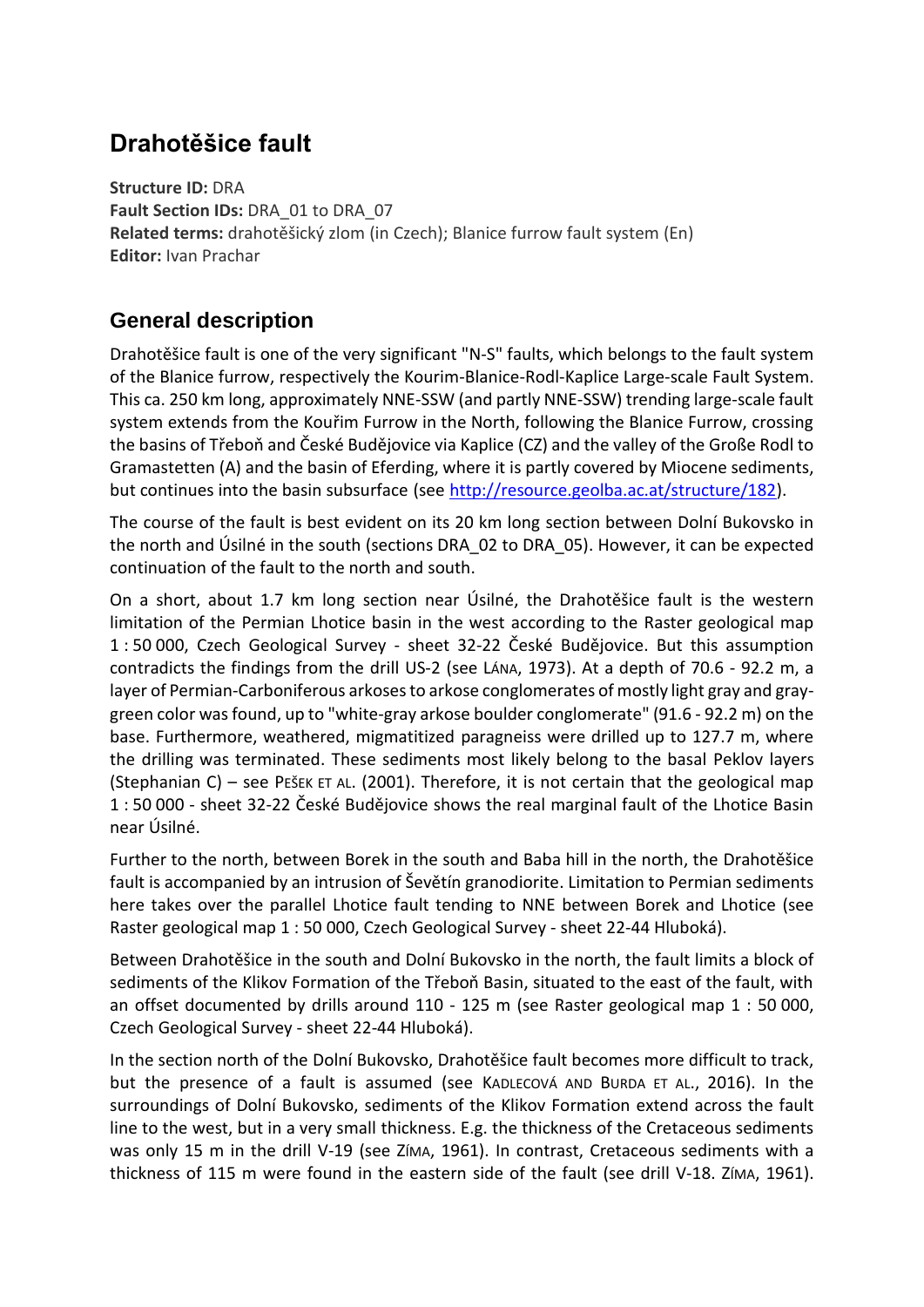Behind the Třeboň Basin towards the north, the fault is no longer visible (see Raster geological map 1 : 50 000, Czech Geological Survey - sheet 22-42 Bechyně).

### **Fault structure and dip**

The angle of dip of the fault plane is assumed to be very steep with direction generally to the east, but opposite dip (to the west) is not excluded, as can be deduced from the log of the ŠV-2 drill (for detail see Fevidence DRA\_A). In the surroundings of Drahotěšice the course of the fault is highlighted by a quartz vein (tectonic breccia – see Fig. 1).

On the western edge of the Lhotice basin, between Borek and Lhotice, two parallel fault planes are running. Among them, the Ševětín granodiorite is pulled up into a thin, only about 150 m thick tectonic slice. The Lhotice fault separating granodiorite and Permian sediments is filled with a few meters thick grayish-black ultramylonite (see Fig. 1).



*Fig. 1: Thin section of quartz breccia from the quartz vein outcrop near Drahotěšice (left). Thin section of ultramylonite from the fault core outcrop near Chyňava (right). Photo I. Prachař.*

## **Cross structures and Segmentation**

Geological maps (see e.g. Raster geological map 1 : 50 000, Czech Geological Survey – sheets 22-44 Hluboká and 32-22 České Budějovice) show two important cross structures that limits the occurrence of Permian sediments near České Budějovice.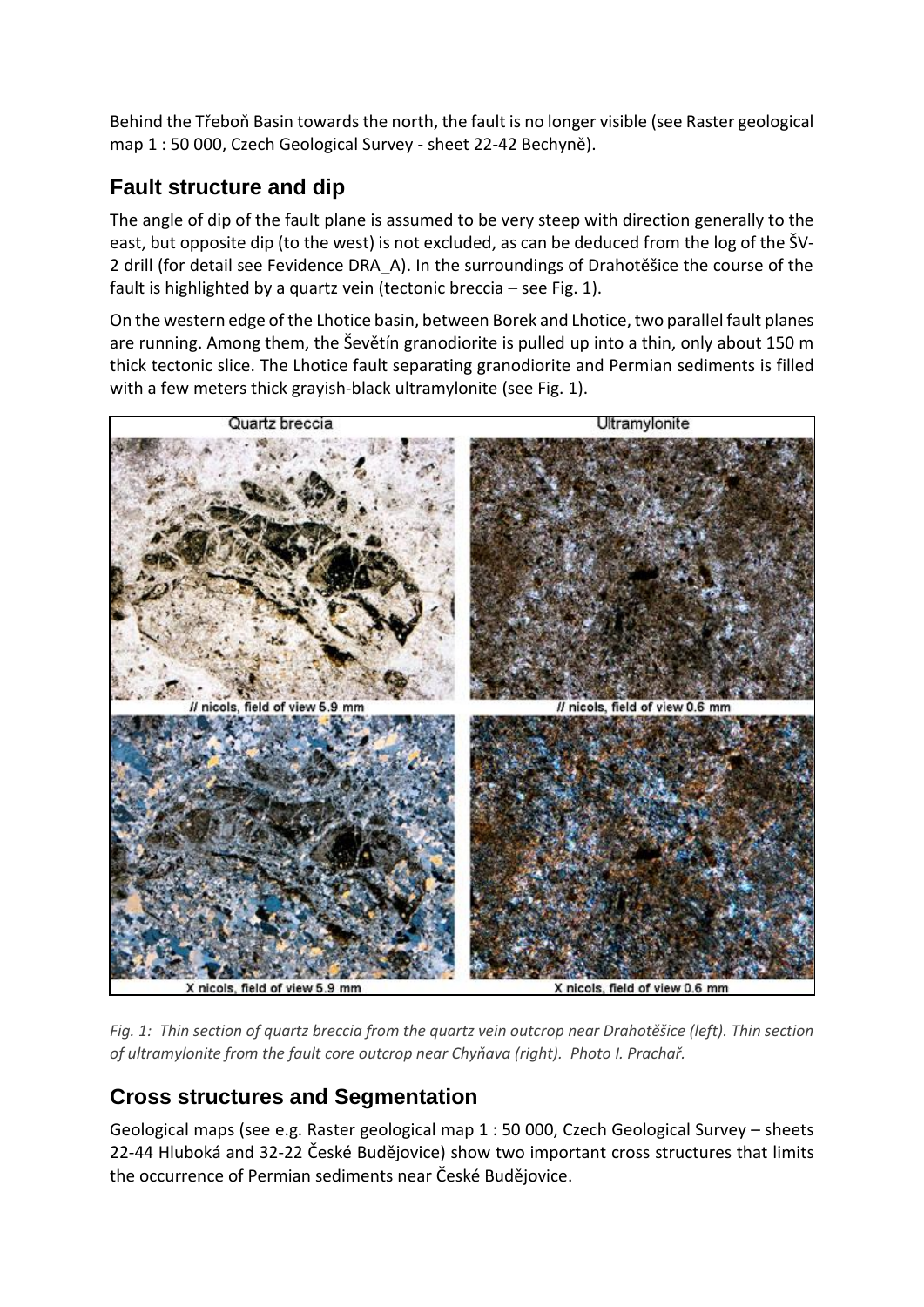In the south, Lhotice basin is limited by Hluboká fault towards filling of the Cretaceous Budějovice Basin. However, the drills show that the Permian sediments are spread even under the base of Cretaceous sediments, south of the Hluboká fault (see Fsection DRA\_01).

Northern limitation of the Lhotice Basin forms the Dobřejovice fault of the WNW-ESE direction. According to the geological map (see e.g. Raster geological map 1 : 50 000, Czech Geological Survey – sheets 22-44 Hluboká), Dobřejovice fault interrupts the line of the Drahotěšice fault near Chotýčany.

#### **Scarp morphology**

The morphological manifestation of the Drahotěšice fault is not very pronounced. Nevertheless, it is possible to observe a slight lowering of the relief in the eastern side of the fault, in the Třeboň Basin as well as in the.

#### **Seismicity**

No earthquake epicenters were recorded in the fault zone. Except for one micro-earthquake near Veselí na Lužnicí (49.207°N, 14.606°E on October 24, 2005, which had ML = 0.

#### **Pre-Miocene evolution**

Drahotěšice fault shows a long-lasting and multiphase deformation history. The fault was reactivated many times, and inverse movements of the individual blocks of the fault occurred. According to MALECHA (1994) and VRÁNA ET AL. (1994), the dip-slip movements alternated with the reverse-slip movements, and the dip of the fault plane also changed in terms of angle and direction.

Drahotěšice fault played a very important role during opening and development of the Permian and Cretaceous basins. Paleogene movements are also likely, but convincing observations are not available.

#### **Fault activity in late Cenozoic**

Miocene activity of the fault was assumed by some authors, such as A. Malecha (SEE MALECHA, 1994). Later surveys, however, did not confirm the Malecha's concept of Miocene tectonic ditches, as e.g. nearby Pořežany ditch (see PRACHAŘ, 2012).

Post Miocene activity of this fault has not been proven.

#### **Related local evidence**

**Drahotěšice: Deep drill ŠV-2**

**evi\_ID:** DRA\_A **fsec\_IDs:** DRA\_04 **editor:** [Ivan](mailto:spacek@ipe.muni.cz) Prachař

The nature of the fault zone can be inferred from the log of the deep drill ŠV-2 (see MALECHA, 1994) excavated by Czech geological survey northeast of Drahotěšice in 1986. The borehole was placed in close proximity to the quartz vein, to the western side of the fault. The silicified tectonic breccia was passed by drill from 6 m up to 128.4 m, then, until the final depth of 259 m, a dark gray to black clay breccia with fragments of vein quartz was drilled. At a depth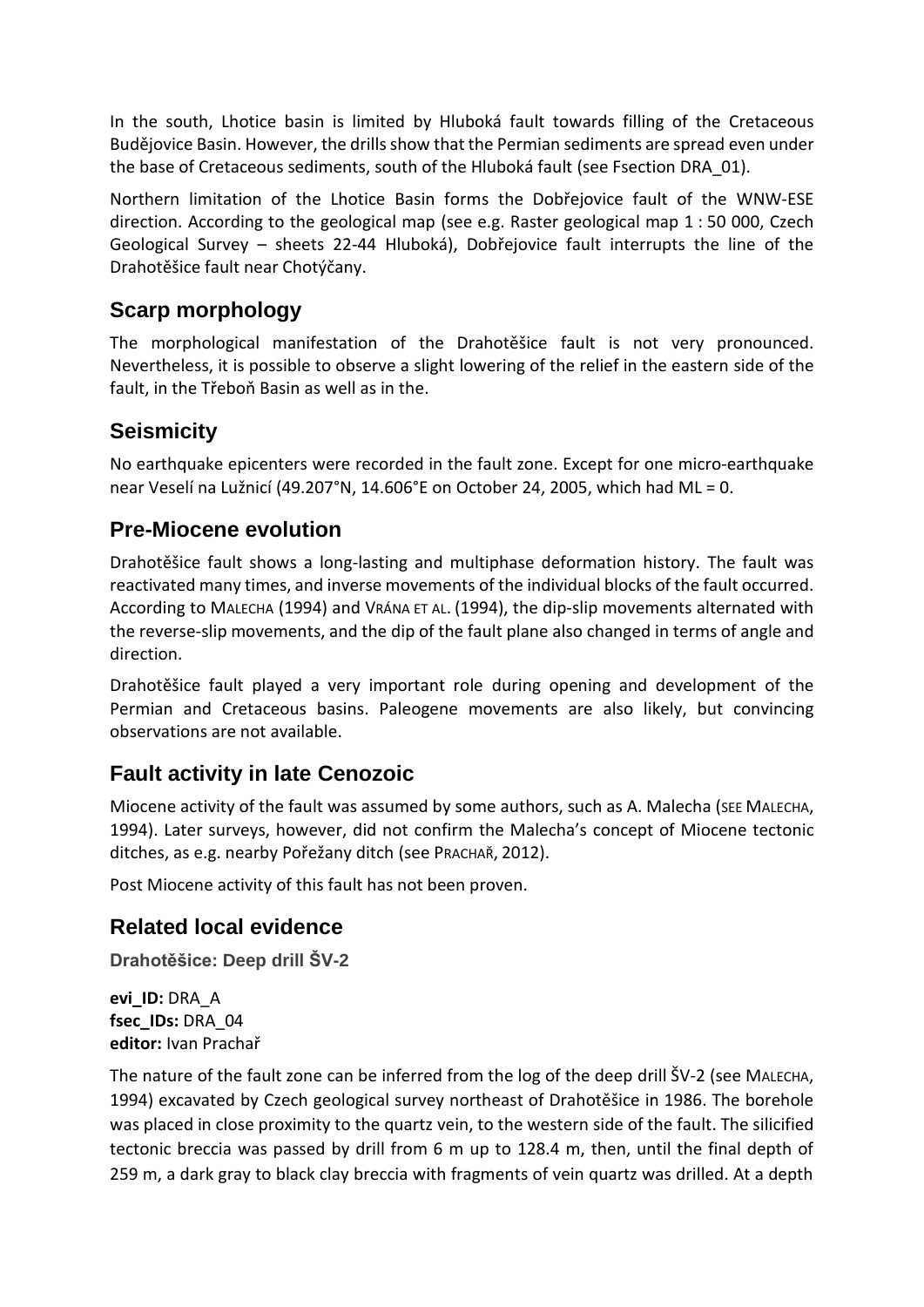of 190.2-194.0 m, the breccia was light gray and contained a vein of pink carbonate. A similar fragment of breccia was found at a depth of 225.6 m. The fragments contained slightly clayey sandstone to conglomerates surrounded by tectonic breccia. The author (A. Malecha) assigned it to the Klikov Formation (Upper Cretaceous) and considers it to be evidence of inverse movements at the Drahotěšice fault in the post Cretaceous period.

**Úsilné: Trench for waterpipe.**

**evi\_ID:** USI\_D **fsec\_IDs:** DRA\_02 **editor:** [Ivan](mailto:spacek@ipe.muni.cz) Prachař

The contact between the Permian and Cretaceous sediments was investigated in the R-V trench for waterpipe about 700 m long on the southern edge of Úsilné (see Fig. 2), approximately at the point where the Drahotěšice fault is drawn on the geological maps.



*Fig. 2: View of the western end of the water pipe excavation south of the village of Úsilné. The contact between the Senonian sediments of the Budějovice Basin and the Permian sediments of the Lhotice Basin was uncovered by the trench. Senonian sediments and contact are covered by a layer of fluvial sands and slope sediments affected by gelifluction. Photo I. Prachař, 2009.*

Permian sediments were affected by faulting, as shown the upturned beds of siltstones and claystones in the profile. The direction of bedding was in the range of 10° - 20° (NNE-SSW). The same direction had tectonic dislocations, generally also towards the NNE-SSW. The dip of the fault planes was very steep, both towards the ESE and WNW. Permian rocks were considerably cracked to crushed, with a few slickensides, oblique striations and occasionally with signs of chloritization (see Fig. 3 and Fig. 4). Towards the east, the frequency of faults decreased (see PRACHAŘ ET AL., 2012 and PRACHAŘ, 2012).

However, the contact zone was covered by Quaternary fluvial sands and partly also by slope sediments, so it was not possible to determine unambiguously the character of the contact between these units. As drilling in the surrounding area has shown, transgression of Senonian sediments over Permian is very likely. This is assumed only in the embayment of Budějovice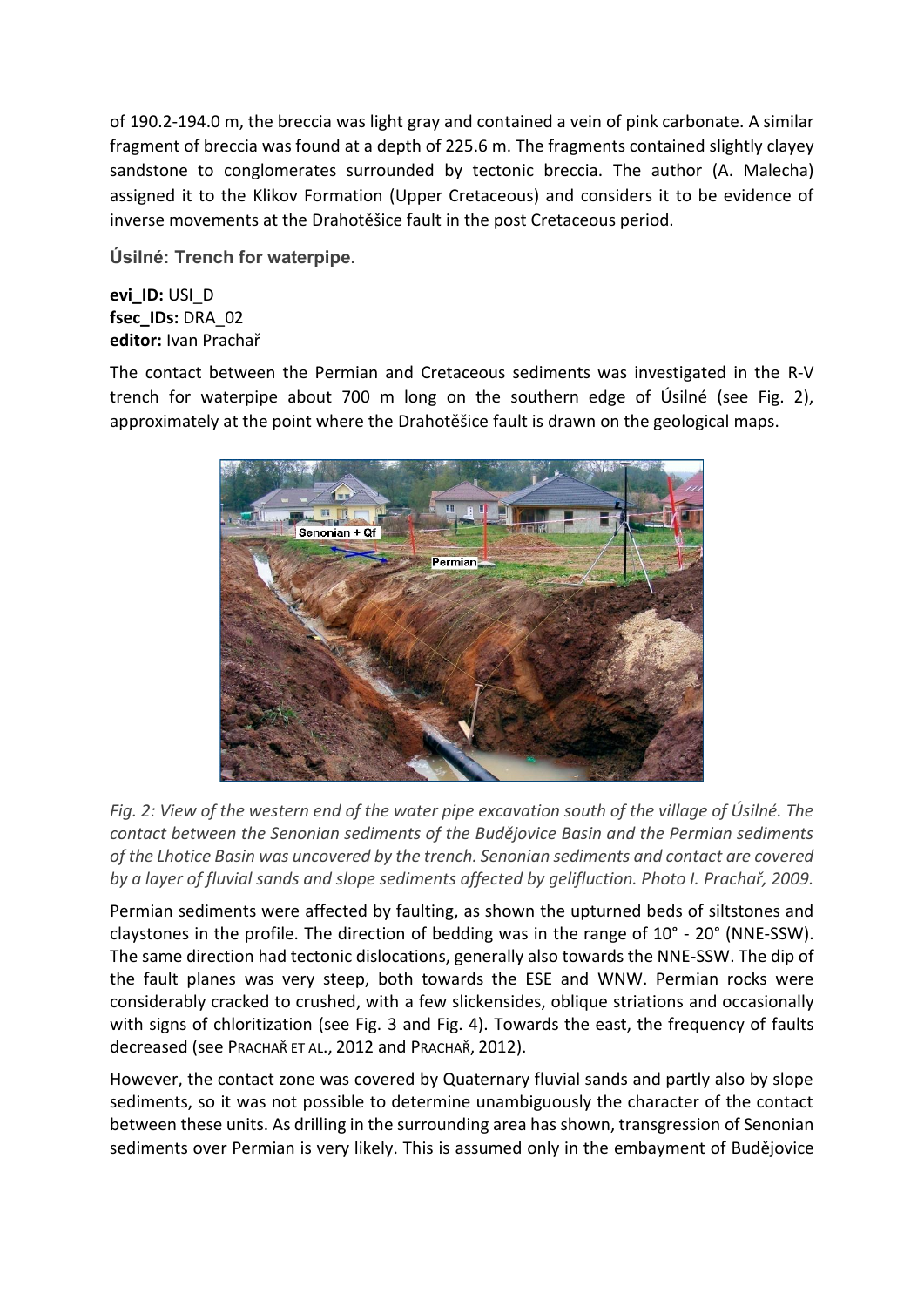Basin near Borek, where the Cretaceous sediments cross the line of the Hluboká fault towards the north.



*Fig. 3: Detail view of the wall of the R-V trench with exposed Permian siltstones with slickensides and oblique striations on the divisional planes. Photo I. Prachař, 2009.*



*Fig. 4: Tectonically affected and altered Permian siltstones dusters in the zone of Drahotěšice fault with carbonate veins and crushed zones with chlorite. Úsilné, R-V trench. Photo I. Prachař, 2009.*

#### **References**

*KADLECOVÁ, R., BURDA, J., ET AL., 2016. Rebilance zásob podzemních vod. Příloha č. 2/14 – Stanovení zásob podzemních vod. hydrogeologický rajon 2151 – Třeboňská pánev – severní část. Final report, Česká geologická služba, 2016. [in Czech]*

*LÁNA, V., 1973. Průzkumný hydrogeologický vrt US-2 Úsilné. Manuscript, Vodní zdroje, Praha. Geofond archive, sign. GF V070291. [in Czech]*